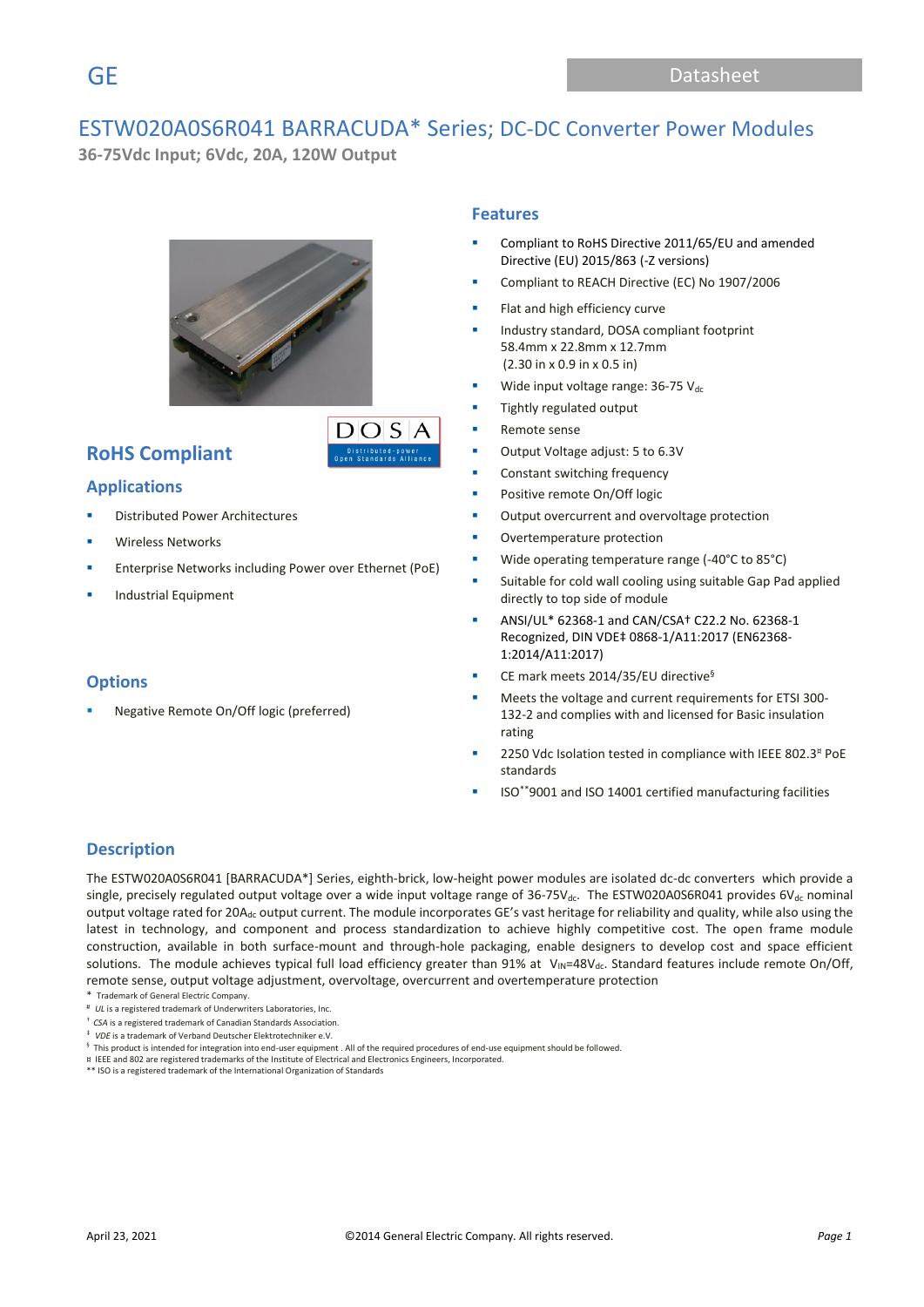**36 to 75Vdc Input; 6Vdc, 20A, 120W Output**

### **Absolute Maximum Ratings**

Stresses in excess of the absolute maximum ratings can cause permanent damage to the device. These are absolute stress ratings only, functional operation of the device is not implied at these or any other conditions in excess of those given in the operations sections of the data sheet. Exposure to absolute maximum ratings for extended periods can adversely affect the device reliability.

| <b>Parameter</b>                                   | <b>Device</b> | <b>Symbol</b>          | <b>Min</b> | <b>Max</b> | <b>Unit</b> |
|----------------------------------------------------|---------------|------------------------|------------|------------|-------------|
| Input Voltage                                      |               |                        |            |            |             |
| Continuous                                         | All           | $V_{IN}$               | $-0.3$     | 80         | $V_{dc}$    |
| Transient, operational (≤100 ms)                   | All           | V <sub>IN</sub> .trans | $-0.3$     | 100        | $V_{dc}$    |
| <b>Operating Ambient Temperature</b>               | All           | $T_A$                  | $-40$      | 85         | °C          |
| Maximum Heat Plate Operating Temperature           | $-18H, H$     | $T_c$                  | $-40$      | 105        | °С          |
| (see Thermal Considerations section)               |               |                        |            |            |             |
| Storage Temperature                                | All           | $T_{\text{stg}}$       | $-55$      | 125        | °€          |
| Altitude*                                          | All           |                        |            | 4000       | m           |
| I/O Isolation voltage (100% factory Hi-Pot tested) | All           |                        |            | 2250       | $V_{dc}$    |

\* For higher altitude applications, contact your GE Sales Representative for alternative conditions of use.

### **Electrical Specifications**

Unless otherwise indicated, specifications apply over all operating input voltage, resistive load, and temperature conditions.

| Parameter                                                                                                                                                                                      | <b>Device</b> | Symbol                    | <b>Min</b> | <b>Typ</b> | <b>Max</b> | <b>Unit</b> |
|------------------------------------------------------------------------------------------------------------------------------------------------------------------------------------------------|---------------|---------------------------|------------|------------|------------|-------------|
| <b>Operating Input Voltage</b>                                                                                                                                                                 | All           | $V_{IN}$                  | 36         | 48         | 75         | $V_{dc}$    |
| Maximum Input Current                                                                                                                                                                          | All           | <b>I<sub>IN</sub></b>     |            | 3.65       | 4.1        | $A_{dc}$    |
| $(V_{IN} = V_{IN, min}$ to $V_{IN, max}$ , $V_0 = V_{O, set}$ , $I_0 = I_{O, max}$                                                                                                             |               |                           |            |            |            |             |
| Input No Load Current                                                                                                                                                                          | All           |                           |            | 80         |            | mA          |
| $V_{\text{IN}}$ = 48V, ( $I_0$ = 0, module enabled)                                                                                                                                            |               | IN, No load               |            |            |            |             |
| Input Stand-by Current                                                                                                                                                                         | All           | I <sub>IN, stand-by</sub> |            | 5          | 11         | mA          |
| $(V_{IN} = 48V,$ module disabled)                                                                                                                                                              |               |                           |            |            |            |             |
| Inrush Transient                                                                                                                                                                               | All           | $l^2t$                    |            |            | 0.5        | $A^2S$      |
| Input Reflected Ripple Current, peak-to-peak<br>(5Hz to 20MHz, 1µH source impedance; V <sub>IN, min</sub> to V <sub>IN, max</sub> , lo= lo <sub>max</sub> ; See<br>Test configuration section) | All           |                           |            | 30         |            | $mAp-p$     |
| Input Ripple Rejection (120Hz)                                                                                                                                                                 | All           |                           |            | 60         |            | dB          |

#### **CAUTION: This power module is not internally fused. An input line fuse must always be used.**

This power module can be used in a wide variety of applications, ranging from simple standalone operation to an integrated part of sophisticated power architectures. To preserve maximum flexibility, internal fusing is not included, however, to achieve maximum safety and system protection, always use an input line fuse. The safety agencies require a fast-acting fuse with a maximum rating of 15 A (see Safety Considerations section). Based on the information provided in this data sheet on inrush energy and maximum dc input current, the same type of fuse with a lower rating can be used. Refer to the fuse manufacturer's data sheet for further information.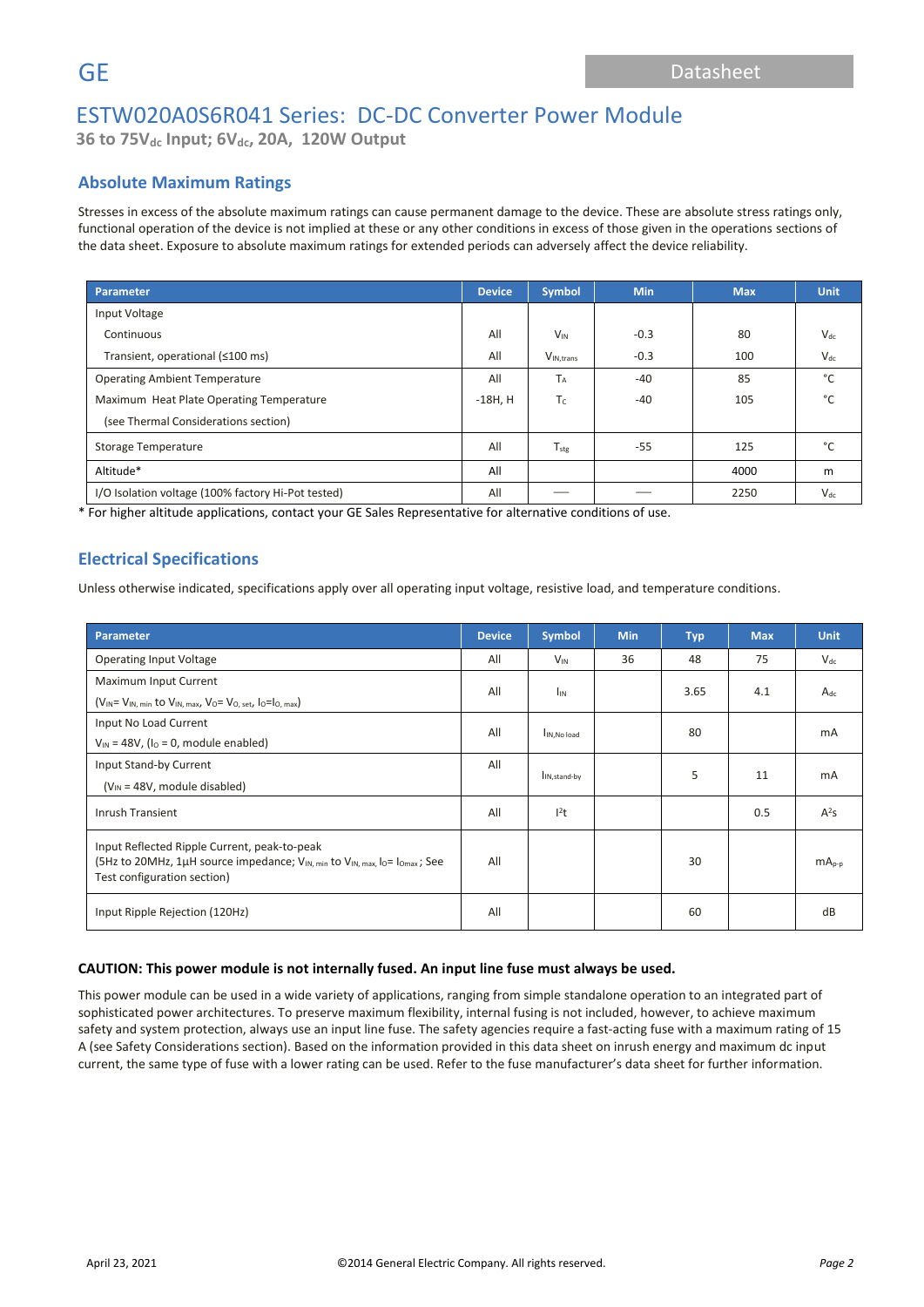**36 to 75Vdc Input; 6Vdc, 20A, 120W Output**

# **Electrical Specifications** (continued)

### Unless otherwise indicated, specifications apply over all operating input voltage, resistive load, and temperature conditions.

| <b>Parameter</b>                                                           | <b>Device</b> | <b>Symbol</b>       | Min         | <b>Typ</b> | <b>Max</b> | Unit                  |
|----------------------------------------------------------------------------|---------------|---------------------|-------------|------------|------------|-----------------------|
| Nominal Output Voltage Set-point                                           |               |                     |             |            |            |                       |
| $V_{IN}$ = 48V I <sub>0</sub> =I <sub>0</sub> . max, T <sub>A</sub> =25°C) | All           | $V_{0.5}$ et        | 5.91        | 6          | 6.08       | $V_{dc}$              |
| <b>Output Voltage</b>                                                      |               |                     |             |            |            |                       |
| (Over all operating input voltage, resistive load, and temperature         | All           | $V_{\Omega}$        | $-3.0$      |            | $+3.0$     | % V <sub>O, set</sub> |
| conditions until end of life)<br><b>Adjustment Range</b>                   | All           |                     | $-16$       |            | $+5$       | $%$ $V0. set$         |
| Selected by external resistor                                              |               | $V_{O, \, adj}$     |             |            |            |                       |
| (Limits are combined effect of external trim + remote sense)               |               |                     |             |            |            |                       |
| <b>Output Regulation</b>                                                   |               |                     |             |            |            |                       |
| Line (V <sub>IN</sub> =V <sub>IN, min</sub> to V <sub>IN, max</sub> )      | All           |                     |             |            | ±0.2       | $%$ $V_{O.}$ set      |
| Load $(I_0 = I_0$ , min to $I_0$ , max)                                    | All           |                     |             |            | ±0.2       | $%$ $V0. set$         |
| Temperature (Tref=TA, min to TA, max)                                      | All           |                     |             |            | ±1.5       | % V <sub>O, set</sub> |
| Output Ripple and Noise on nominal output                                  |               |                     |             |            |            |                       |
| Measured with 10uF Tantalum     1uF ceramic                                |               |                     |             |            |            |                       |
| (V <sub>IN</sub> =48, lo=80% lo, max, TA=25)                               |               |                     |             |            |            |                       |
| RMS (5Hz to 20MHz bandwidth)                                               | All           |                     |             | 30         |            | mV <sub>rms</sub>     |
| Peak-to-Peak (5Hz to 20MHz bandwidth)                                      | All           |                     |             | 100        |            | $mV_{\text{pk-bk}}$   |
| <b>External Capacitance</b>                                                | All           | $CO$ max            | $\mathbf 0$ |            | 10,000     | μF                    |
| <b>Output Current</b>                                                      | All           | I <sub>0</sub>      | $\Omega$    |            | 20         | $A_{dc}$              |
| Output Current Limit Inception (Hiccup Mode)                               |               |                     |             |            |            |                       |
| $(V_0 = 90\% \text{ of } V_{0, \text{ set}})$                              | 5             | lo, lim             | 22          | 24         |            | $A_{dc}$              |
| <b>Output Short-Circuit Current</b>                                        | All           | I <sub>O, s/c</sub> |             | 1.2        |            | A <sub>rms</sub>      |
| (V <sub>o</sub> ≤250mV) (Hiccup Mode)                                      |               |                     |             |            |            |                       |
| Efficiency                                                                 |               |                     |             |            |            |                       |
| $V_{IN} = 48V$ , TA=25°C, Io=20A, Vo=6V                                    | All           | η                   |             | 92.5       |            | %                     |
| <b>Switching Frequency</b>                                                 | All           | f <sub>sw</sub>     |             | 280        |            | kHz                   |
| Dynamic Load Response                                                      |               |                     |             |            |            |                       |
| $(dI_0/dt=0.1A/\mu s; V_{IN} = 48V; T_A=25°C; C_0>100\mu F)$               |               |                     |             |            |            |                       |
| Load Change from Io= 50% to 75% or 25% to 50% of I <sub>o,max</sub>        |               |                     |             |            |            |                       |
| <b>Peak Deviation</b>                                                      | All           | $V_{\text{pk}}$     |             | 3          |            | $\%$ $V_{O, set}$     |
| Settling Time (Vo<10% peak deviation)                                      | All           | $t_s$               |             | 800        |            | $\mu$ s               |

### **Isolation Specifications**

| Parameter                                          | <b>Device</b> | <b>Symbol</b> | <b>Min</b> | <b>Tvp</b> | <b>Max</b> | Unit     |
|----------------------------------------------------|---------------|---------------|------------|------------|------------|----------|
| <b>Isolation Capacitance</b>                       | All           | Liso          | __         | 1000       |            | pF       |
| <b>Isolation Resistance</b>                        | All           | Riso          | 10         | __         |            | MΩ       |
| I/O Isolation Voltage (100% factory Hi-pot tested) | All           | All           | __         | __         | 2250       | $V_{dc}$ |

### **General Specifications**

| Parameter                                                                                                                                                       | <b>Device</b> | <b>Symbol</b>            | <b>Min</b> | <b>Typ</b> | <b>Max</b> | <b>Unit</b>  |
|-----------------------------------------------------------------------------------------------------------------------------------------------------------------|---------------|--------------------------|------------|------------|------------|--------------|
| Calculated Reliability based upon Telcordia SR-332 Issue 2: Method I<br>Case 3 ( $I_0$ =80% $I_0$ max, T <sub>A</sub> =40°C, airflow = 200 lfm, 90% confidence) | All           | <b>FIT</b>               |            | 103        |            | $10^9$ /Hour |
|                                                                                                                                                                 | All           | <b>MTBF</b><br>9,706,195 |            |            |            |              |
| Weight (with Heatplate)                                                                                                                                         | All           |                          |            | 37(1.3)    |            | $g$ (oz.)    |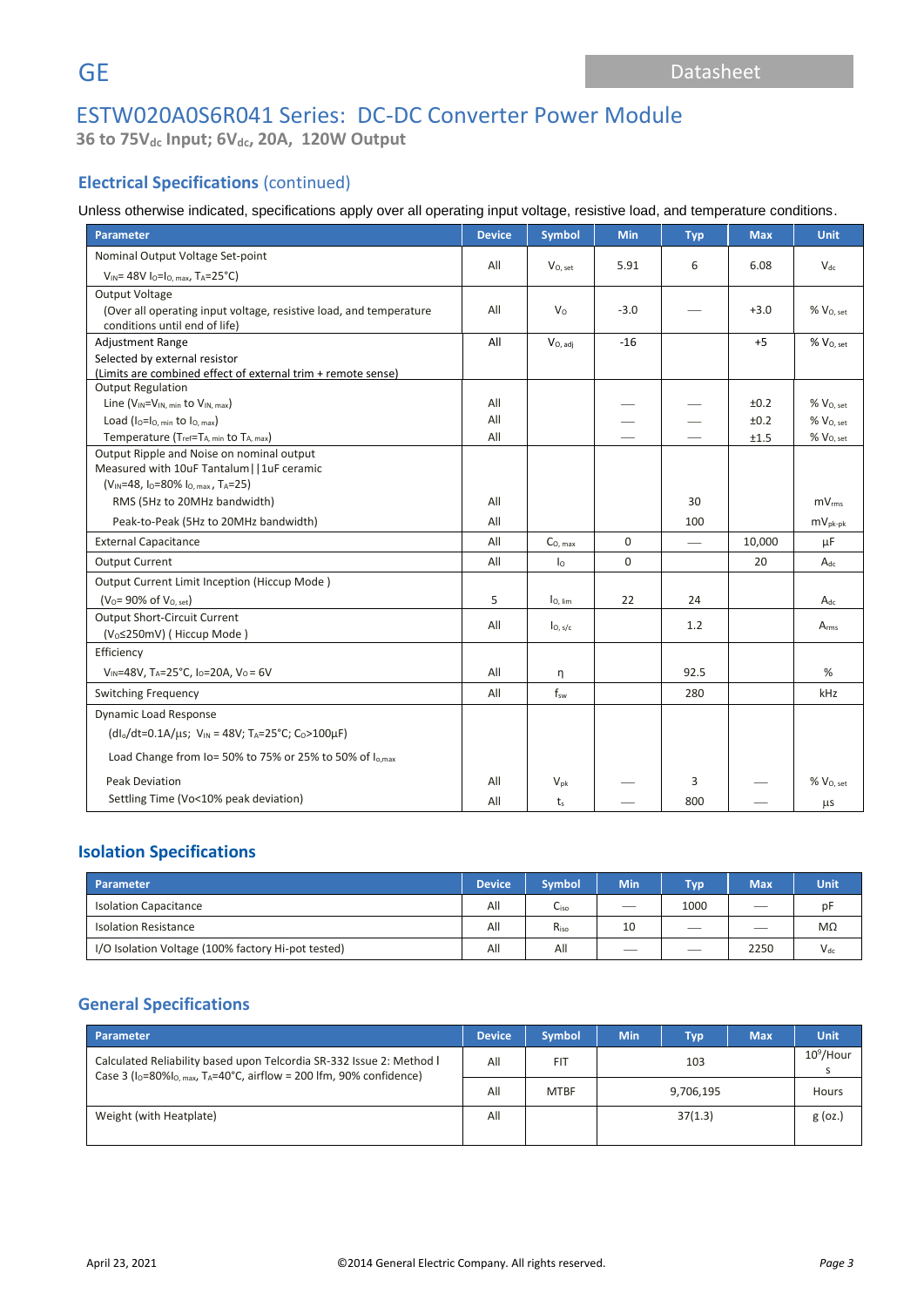**36 to 75Vdc Input; 6Vdc, 20A, 120W Output**

## **Feature Specifications**

Unless otherwise indicated, specifications apply over all operating input voltage, resistive load, and temperature conditions. See Feature Descriptions for additional information.

| <b>Parameter</b>                                                                                                                                                                            | <b>Device</b> | <b>Symbol</b>          | <b>Min</b>   | <b>Typ</b>     | <b>Max</b> | <b>Unit</b>           |
|---------------------------------------------------------------------------------------------------------------------------------------------------------------------------------------------|---------------|------------------------|--------------|----------------|------------|-----------------------|
| Remote On/Off Signal Interface                                                                                                                                                              |               |                        |              |                |            |                       |
| $(V_{IN} = V_{IN, min}$ to $V_{IN, max}$ ; open collector or equivalent,                                                                                                                    |               |                        |              |                |            |                       |
| Signal referenced to VIN-terminal)                                                                                                                                                          |               |                        |              |                |            |                       |
| Negative Logic: device code suffix "1"                                                                                                                                                      |               |                        |              |                |            |                       |
| Logic Low = module On, Logic High = module Off                                                                                                                                              |               |                        |              |                |            |                       |
| Positive Logic: No device code suffix required                                                                                                                                              |               |                        |              |                |            |                       |
| Logic Low = module Off, Logic High = module On                                                                                                                                              |               |                        |              |                |            |                       |
| Logic Low - Remote On/Off Current                                                                                                                                                           | All           | lon/off                |              |                | 0.15       | mA                    |
| Logic Low - On/Off Voltage                                                                                                                                                                  | All           | V <sub>on/off</sub>    | $-0.7$       |                | 0.6        | $V_{dc}$              |
| Logic High Voltage - (Typ = Open Collector)                                                                                                                                                 | All           | $V_{on/off}$           | 2.5          | 5              | 6.7        | $V_{dc}$              |
| Logic High maximum allowable leakage current                                                                                                                                                | All           | $I_{on/off}$           |              |                | 20         | μA                    |
| Turn-On Delay and Rise Times                                                                                                                                                                |               |                        |              |                |            |                       |
| $(10=10, max, VIN=VIN, nom, TA= 25°C)$                                                                                                                                                      |               |                        |              |                |            |                       |
| Case 1: Input power is applied for at least 1 second,<br>and then the On/Off input is set from OFF to ON<br>(T <sub>delay</sub> = on/off pin transition until $V_0$ = 10% of $V_{O, set}$ ) | All           | Tdelay                 |              | 35             |            | msec                  |
| Case 2: On/Off input is set to Logic Low (Module<br>ON) and then input power is applied $(T_{delay}$ from<br>instant at which $V_{IN} = V_{IN, min}$ until $V_0 = 10\%$ of $V_{O, set}$ )   | All           | T <sub>delay</sub>     |              | 35             |            | msec                  |
| Output voltage Rise time (time for V <sub>o</sub> to rise from 10%<br>of V <sub>o,set</sub> to 90% of V <sub>o, set</sub> )                                                                 | All           | Trise                  |              | 20             |            | msec                  |
| Output voltage overshoot - Startup                                                                                                                                                          | All           |                        |              |                | 3          | $%$ $V0, set$         |
| $I_0 = I_{0, max}$ ; $V_{IN} = V_{IN, min}$ to $V_{IN, max}$ , $T_A = 25$ °C                                                                                                                |               |                        |              |                |            |                       |
| Remote Sense Range                                                                                                                                                                          | All           | <b>V</b> SENSE         |              |                | 5          | % V <sub>O, set</sub> |
| Output Voltage Adjustment Range                                                                                                                                                             | All           |                        | 83           |                | 105        | % V <sub>O, set</sub> |
| <b>Output Overvoltage Protection</b>                                                                                                                                                        | All           | V <sub>O</sub> , limit | 6.8          |                | 9          | $V_{dc}$              |
| Overtemperature Protection - Hiccup Auto Restart, Vin=48V                                                                                                                                   | Heat<br>Plate | Tref                   |              | 110            |            | $^{\circ}$ C          |
| Input Undervoltage Lockout                                                                                                                                                                  | All           | VUVLO                  |              |                |            |                       |
| Turn-on Threshold                                                                                                                                                                           |               |                        | 32           | 34             | 36         | $V_{dc}$              |
| <b>Turn-off Threshold</b>                                                                                                                                                                   |               |                        | 30           | 32             | 34         | $V_{dc}$              |
| Hysteresis                                                                                                                                                                                  |               |                        | $\mathbf{1}$ | $\overline{2}$ |            | $V_{dc}$              |
| Input Overvoltage Lockout                                                                                                                                                                   | All           | VOVLO                  |              |                |            |                       |
| Turn-on Threshold                                                                                                                                                                           |               |                        | 76           | 79             |            | Vdc                   |
| <b>Turn-off Threshold</b>                                                                                                                                                                   |               |                        |              | 81             | 83         | Vdc                   |
| Hysteresis                                                                                                                                                                                  |               |                        | $\mathbf{1}$ | $\overline{2}$ |            | Vdc                   |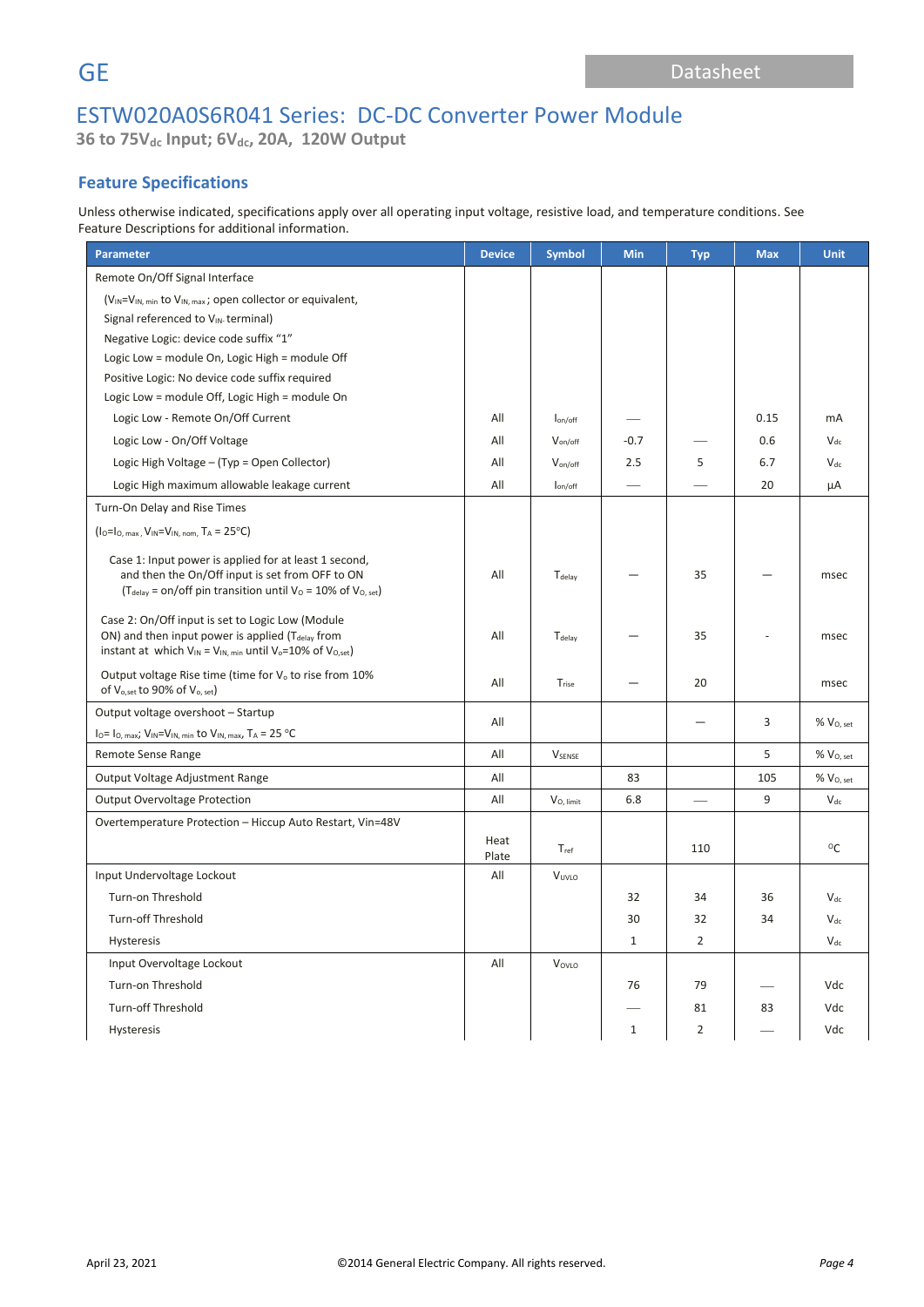**36 to 75Vdc Input; 6Vdc, 20A, 120W Output**

### **Characteristic Curves**

The following figures provide typical characteristics for the ESTW020A0S6R041 (6V, 20A) at 25 °C. The figures are identical for either positive or negative remote On/Off logic.



**Figure 1. Converter Efficiency versus Output Current.**





**Figure 3. Transient Response to 0.1A/µS Dynamic Load Change from 50% to 75% to 50% of full load, Vin=48V**



**Figure 2. Typical output ripple and noise (I<sup>o</sup> = Io,max). Figure 4. Typical Start-up Using Remote On/Off, negative logic version shown (VIN = 48V, I<sup>o</sup> = Io,max).**



Figure 5. Typical Start-up Using Input Voltage (V<sub>IN</sub> = 48V, I<sub>0</sub> = **Io,max).**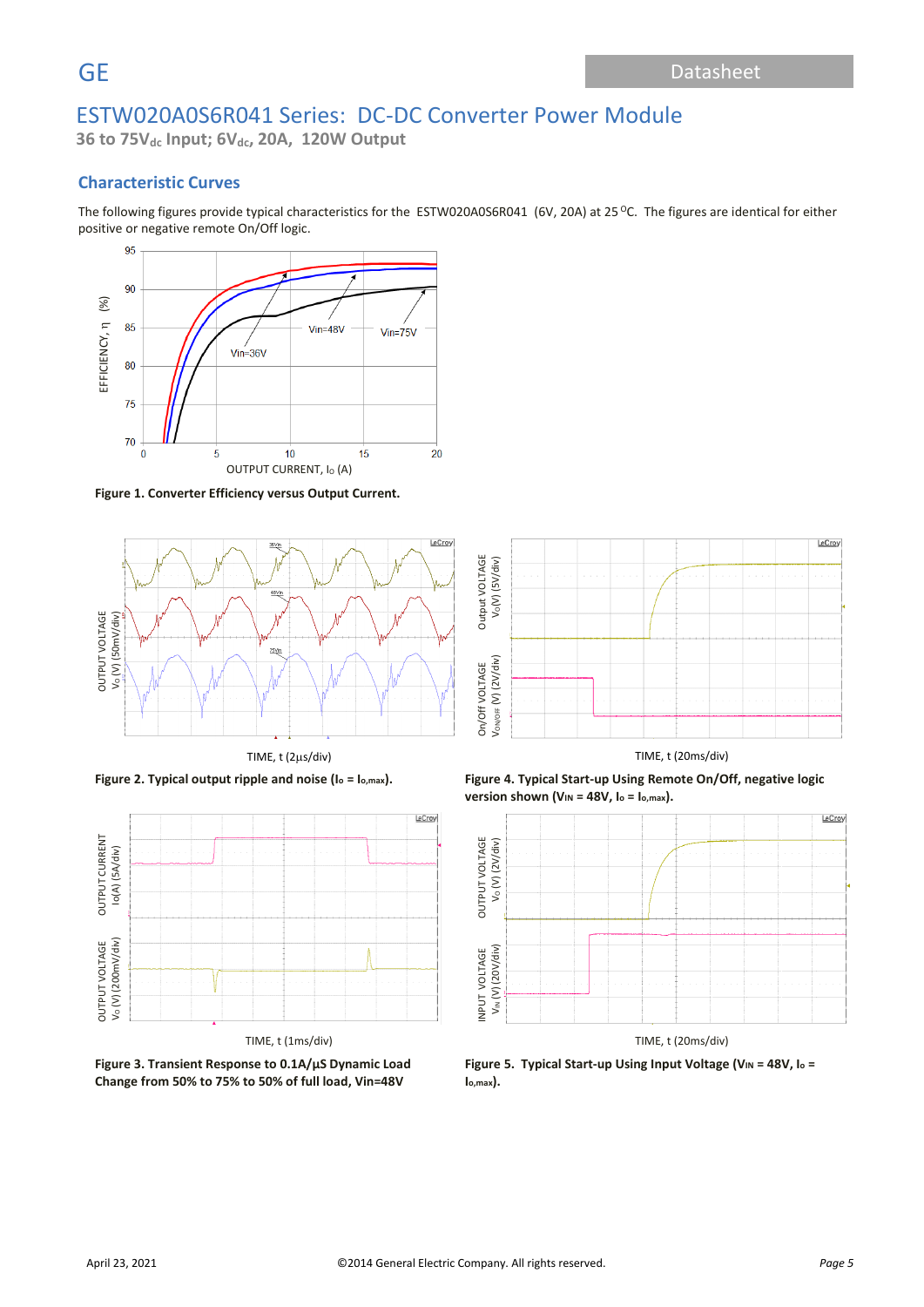**36 to 75Vdc Input; 6Vdc, 20A, 120W Output**

# **Test Configurations**



source inductance (L<sub>TEsT</sub>) of 12μH. Capacitor C<sub>s</sub> offsets<br>possible battery impedance. Measure current as shown above.

#### **Figure 6. Input Reflected Ripple Current Test Setup.**



NOTE: All voltage measurements to be taken at the module s, as shown above. If sockets are used then Kelvin connections are required at the module terminals to avoid measurement errors due to socket contact resistance.

#### **Figure 7. Output Ripple and Noise Test Setup.**



NOTE: All voltage measurements to be taken at the module terminals, as shown above. If sockets are used then Kelvin connections are required at the module terminals to avoid measurement errors due to socket contact resistance.

#### **Figure 8. Output Voltage and Efficiency Test Setup.**

Efficiency 
$$
\eta = \frac{V_0. I_0}{V_{IN} I_{IN}}
$$
 x 100 %

### **Design Considerations**

#### **Input Filtering**

The power module should be connected to a low ac-impedance source. Highly inductive source impedance can affect the stability of the power module. For the test configuration in Figure 7 a 100μF electrolytic capacitor (ESR<0.7 $\Omega$  at 100kHz), mounted close to the power module helps ensure the stability of the unit. Consult the factory for further application guidelines.

### **Safety Considerations**

For safety agency approval the power module must be installed in compliance with the spacing and separation requirements of the end-use safety agency standards, i.e., UL ANSI/UL 62368-1 and CAN/CSA C22.2 No. 62368-1 Recognized, DIN VDE 0868-1/A11:2017 (EN62368- 1:2014/A11:2017)

If the input source is non-SELV/ES1 (ELV or a hazardous voltage greater than 60 Vdc and less than or equal to 75Vdc), for the module's output to be considered as meeting the requirements for safety extra-low voltage (SELV) or ES1, all of the following must be true:

- The input source is to be provided with reinforced insulation from any other hazardous voltages, including the ac mains.
- **•** One V<sub>IN</sub> pin and one V<sub>OUT</sub> pin are to be grounded, or both the input and output pins are to be kept floating.
- The input pins of the module are not operator accessible.
- Another SELV or ES1 reliability test is conducted on the whole system (combination of supply source and subject module), as required by the safety agencies, to verify that under a single fault, hazardous voltages do not appear at the module's output.
- **Note:** Do not ground either of the input pins of the module without grounding one of the output pins. This may allow a non-SELV/ES1 voltage to appear between the output pins and ground.

The power module has safety extra-low voltage (SELV) or ES1 outputs when all inputs are SELV or ES1.

All flammable materials used in the manufacturing of these modules are rated 94V-0, or tested to the UL60950 A.2 for reduced thickness.

For input voltages exceeding –60 Vdc but less than or equal to –75 Vdc, these converters have been evaluated to the applicable requirements of BASIC INSULATION between secondary DC MAINS DISTRIBUTION input (classified as TNV-2 in Europe) and unearthed SELV outputs.

The input to these units is to be provided with a maximum 15 A fast-acting fuse in the ungrounded lead.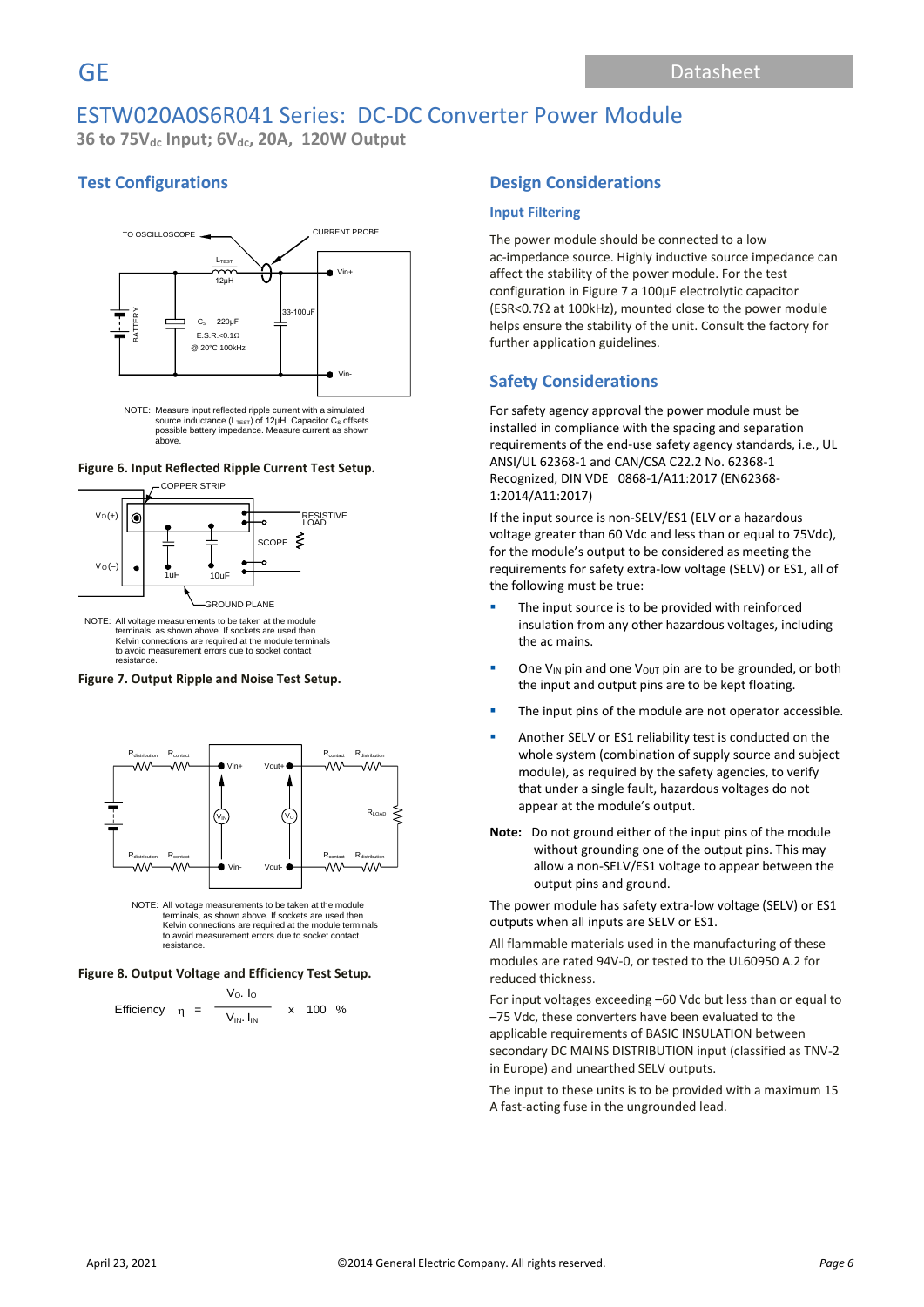**36 to 75Vdc Input; 6Vdc, 20A, 120W Output**

### **Feature Descriptions**

#### **Remote On/Off**

Two remote on/off options are available. Positive logic turns the module on during a logic high voltage on the ON/OFF pin, and off during a logic low. Negative logic remote On/Off, device code suffix "1", turns the module off during a logic high and on during a logic low.



#### **Figure 9 Remote On/Off Implementation.**

To turn the power module on and off, the user must supply a switch (open collector or equivalent) to control the voltage ( $V_{on/off}$ ) between the ON/OFF terminal and the  $V_{IN}(-)$  terminal (see Figure 10). Logic low is  $0 \vee \leq V_{on/off} \leq 0.6 V$ . The maximum Ion/off during a logic low is 0.15mA; the switch should maintain a logic low level whilst sinking this current.

During a logic high, the typical maximum  $V_{on/off}$  generated by the module is 5V, and the maximum allowable leakage current at  $V_{on/off}$  = 5V is 1µA.

If not using the remote on/off feature:

For positive logic, leave the ON/OFF pin open.

For negative logic, short the ON/OFF pin to  $V_{IN}(-)$ .

#### **Remote Sense**

Remote sense minimizes the effects of distribution losses by regulating the voltage at the remote-sense connections (See Figure 11). The voltage between the remote-sense pins and the output terminals must not exceed the output voltage sense range given in the Feature Specifications table:

 $[V_O(+) - V_O(-)] -$  [SENSE(+) – SENSE(-)]  $\leq 0.5$  V

Although the output voltage can be increased by both the remote sense and by the trim, the maximum increase for the output voltage is not the sum of both. The maximum increase is the larger of either the remote sense or the trim.

The amount of power delivered by the module is defined as the voltage at the output terminals multiplied by the output current. When using remote sense and trim, the output voltage of the module can be increased, which at the same output current would increase the power output of the module. Care should be taken to ensure that the maximum output power of the module remains at or below the

maximum rated power (Maximum rated power = Vo,set x Io,max).



**Figure 10. Circuit Configuration for remote sense .**

#### **Input Undervoltage Lockout**

At input voltages below the input undervoltage lockout limit, the module operation is disabled. The module will only begin to operate once the input voltage is raised above the undervoltage lockout turn-on threshold, V<sub>UV/ON</sub>.

Once operating, the module will continue to operate until the input voltage is taken below the undervoltage turn-off threshold, V<sub>UV/OFF</sub>.

#### **Overtemperature Protection**

To provide protection under certain fault conditions, the unit is equipped with a thermal shutdown circuit. The unit will shutdown if the thermal reference point, Tref, exceeds 110° (Figure 11, typical) but the thermal shutdown is not intended as a guarantee that the unit will survive temperatures beyond its rating. The module will automatically restart upon cooldown to a safe temperature.

#### **Output Overvoltage Protection**

The output over voltage protection scheme of the modules has an independent over voltage loop to prevent single point of failure. This protection feature latches in the event of over voltage across the output. Cycling the on/off pin or input voltage resets the latching protection feature. If the autorestart option (4) is ordered, the module will automatically restart upon an internally programmed time elapsing.

#### **Overcurrent Protection**

To provide protection in a fault (output overload) condition, the unit is equipped with internal current-limiting circuitry and can endure current limiting continuously. At the point of current-limit inception, the unit enters hiccup mode. If the unit is not configured with auto–restart, then it will latch off following the over current condition. The module can be restarted by cycling the dc input power for at least one second or by toggling the remote on/off signal for at least one second.

### **Feature Descriptions (continued)**

If the unit is configured with the auto-restart option (4), it will remain in the hiccup mode as long as the overcurrent condition exists; it operates normally, once the output current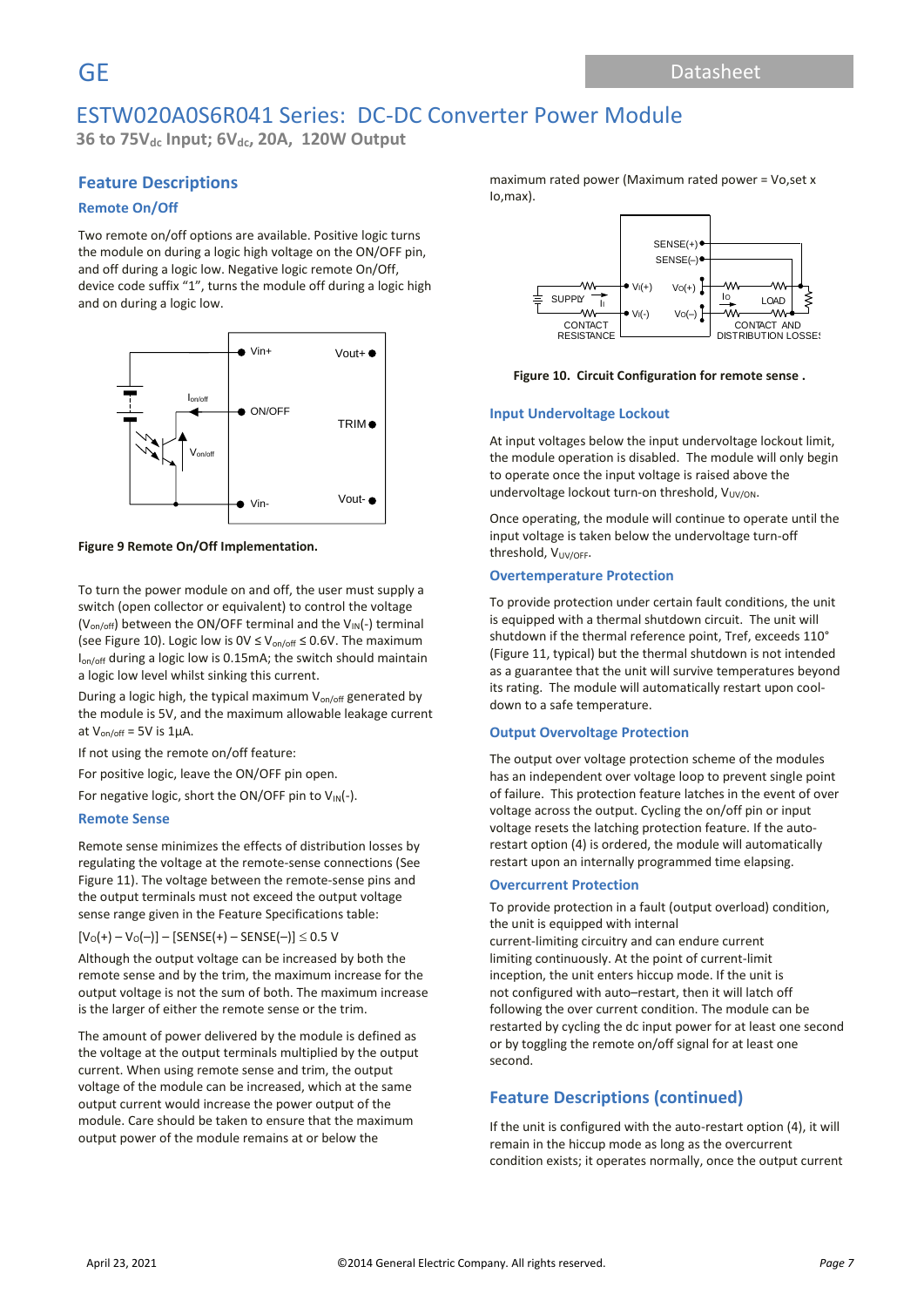**36 to 75Vdc Input; 6Vdc, 20A, 120W Output**

is brought back into its specified range. The average output current during hiccup is 10% I<sub>O, max</sub>.

#### **Output Voltage Programming**

Trimming allows the output voltage set point to be increased or decreased from the default value; this is accomplished by connecting an external resistor between the TRIM pin and either the  $V_0(+)$  pin or the  $V_0(-)$  pin.



#### **Figure 11. Circuit Configuration to Trim Output Voltage.**

Connecting an external resistor (R<sub>trim-down</sub>) between the TRIM pin and the  $V_0$ (-) (or Sense(-)) pin decreases the output voltage set point. To maintain set point accuracy, the trim resistor tolerance should be ±1.0%.

The following equation determines the required external resistor value to obtain a percentage output voltage change of Δ%

$$
R_{trim-down} = \left[\frac{511}{\Delta\%} - 10.22\right] K\Omega
$$
  
Where 
$$
\Delta\% = \left(\frac{V_{o,set} - V_{o,desired}}{V_{o,set}}\right) \times 100
$$

For example, to trim-down the output voltage of the 6V module by 6% to 5.64V, Rtrim-down is calculated as follows:

$$
\Delta\% = 6
$$
  

$$
R_{\text{rim-down}} = \left[\frac{511}{6} - 10.22\right] \text{K}\Omega
$$
  

$$
R_{\text{trim-down}} = 74.9 \text{K}\Omega
$$

Connecting an external resistor (Rtrim-up) between the TRIM pin and the  $V_0(+)$  (or Sense (+)) pin increases the output voltage set point. The following equation determines the required external resistor value to obtain a percentage output voltage change of Δ%:

$$
R_{adj-up} = \left[\frac{5.11 \times V_{o,set} \times (100 + \Delta\%)}{1.225 \times \Delta\%} - \frac{511}{\Delta\%} - 10.22\right] k\Omega
$$
  
where  $\Delta\% = \left(\frac{V_{o,desired} - V_{o,set}}{V_{o,set}}\right) \times 100$ 

For example, to trim-up the output voltage of the 6V module by 4% to 6.24V,  $R_{trim-up}$  is calculated is as follows:

$$
\Delta\% = 4
$$
  

$$
R_{\text{rim-up}} = \left[\frac{5.11 \times 6 \times (100 + 4)}{1.225 \times 4} - \frac{511}{4} - 10.22\right] K\Omega
$$
  

$$
R_{\text{rim-up}} = 512.8 K\Omega
$$

The voltage between the  $V_0(+)$  and  $V_0(-)$  terminals must not exceed the minimum output overvoltage protection value shown in the Feature Specifications table. This limit includes any increase in voltage due to remote-sense compensation and output voltage set-point adjustment trim.

Although the output voltage can be increased by both the remote sense and by the trim, the maximum increase for the output voltage is not the sum of both. The maximum increase is the larger of either the remote sense or the trim. The amount of power delivered by the module is defined as the voltage at the output terminals multiplied by the output current. When using remote sense and trim, the output voltage of the module can be increased, which at the same output current would increase the power output of the module. Care should be taken to ensure that the maximum output power of the module remains at or below the maximum rated power (Maximum rated power =  $V_{O,set}$  x  $I_{\Omega \text{ max}}$ ).

### **Thermal Considerations**

The power modules operate in a variety of thermal environments; however, sufficient cooling should be provided to help ensure reliable operation.

Considerations include ambient temperature, airflow, module power dissipation, and the need for increased reliability. A reduction in the operating temperature of the module will result in an increase in reliability.

The thermal data presented here is based on physical measurements taken in a wind tunnel, using automated thermo-couple instrumentation to monitor key component temperatures: FETs, diodes, control ICs, magnetic cores, ceramic capacitors, opto-isolators, and module pwb conductors, while controlling the ambient airflow rate and temperature. For a given airflow and ambient temperature, the module output power is increased, until one (or more) of the components reaches its maximum derated operating temperature, as defined in IPC-9592. This procedure is then repeated for a different airflow or ambient temperature until a family of module output derating curves is obtained.

 $\mathsf{v}$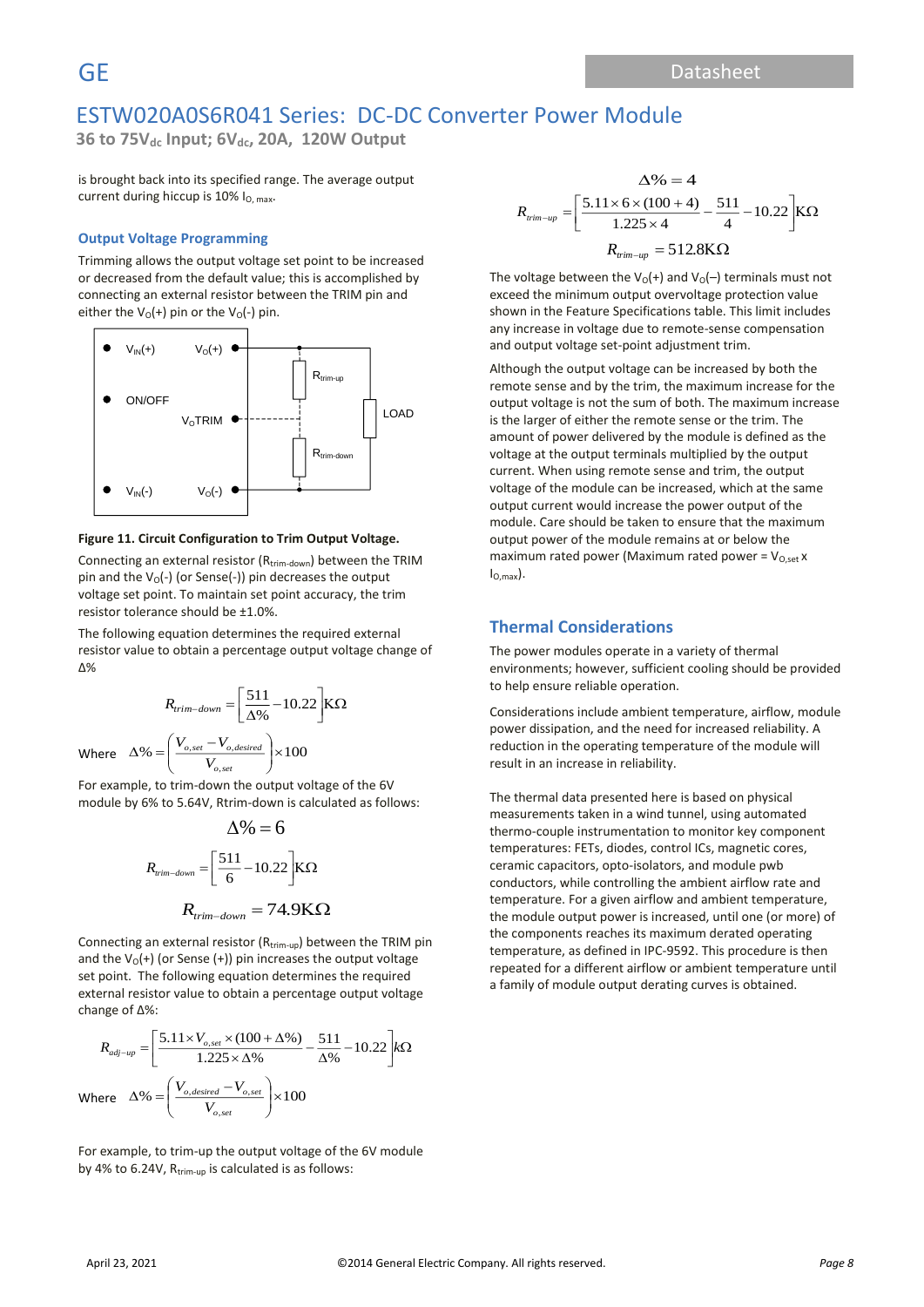**36 to 75Vdc Input; 6Vdc, 20A, 120W Output**

# **Thermal Considerations (continued)**



The thermal reference point, T<sub>ref</sub>, used in the specifications for modules with heatplate is shown in Figure 14. For reliable operation this temperature should not exceed 100°C.



#### **Figure 12. Tref Temperature Measurement Location for Module with Heatplate.**

#### **Heat Transfer via Convection**

Increased airflow over the module enhances the heat transfer via convection. Derating curves showing the maximum output current that can be delivered by each module versus local ambient temperature (TA) for natural convection and up to 3m/s (600 ft./min) forced airflow is shown in Figures 14.

Please refer to the Application Note "Thermal Characterization Process For Open-Frame Board-Mounted Power Modules" for a detailed discussion of thermal aspects including maximum device temperatures.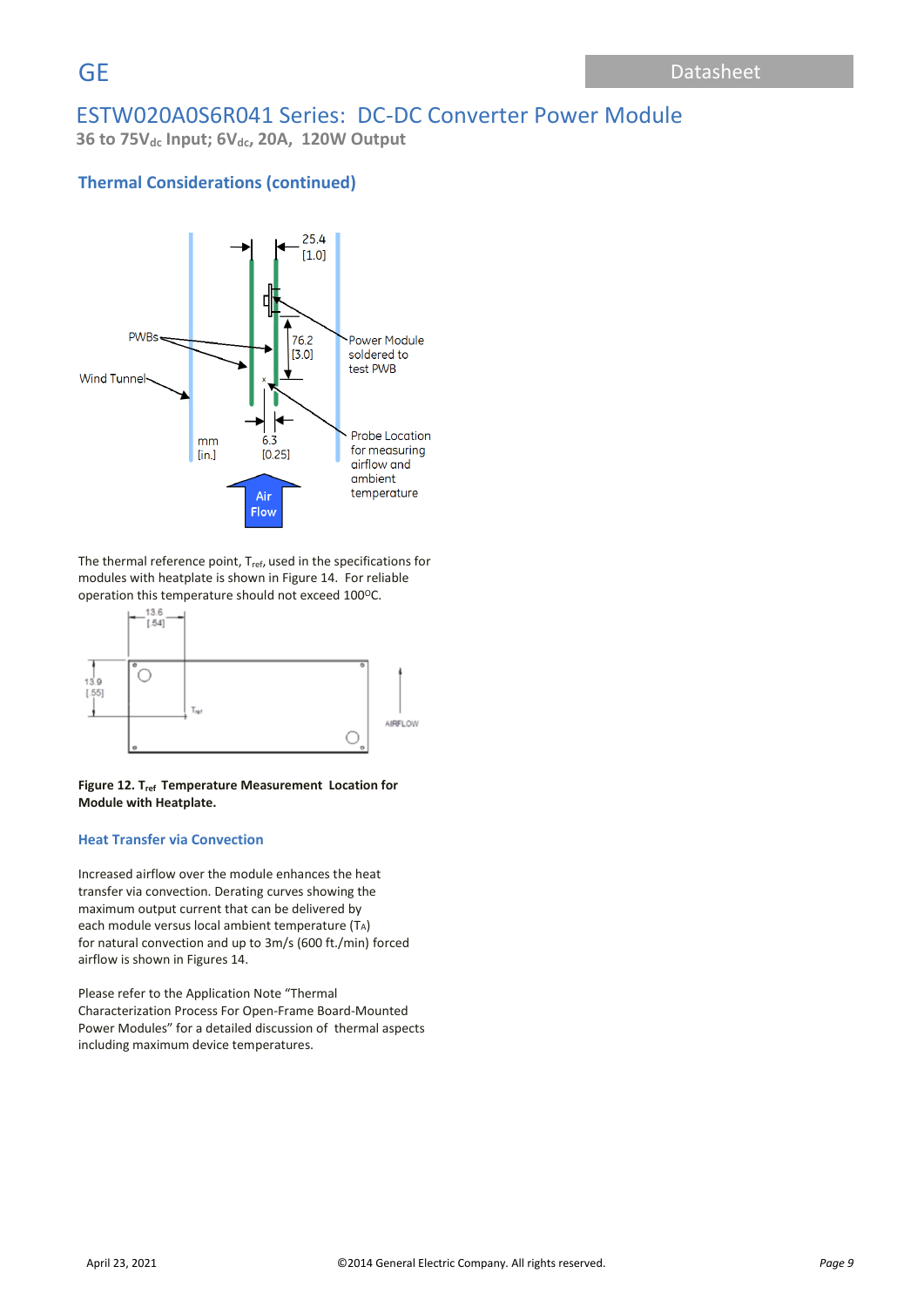**36 to 75Vdc Input; 6Vdc, 20A, 120W Output**

# **Thermal Considerations (continued)**

### **Heat Transfer via Conduction**

The module can also be used in a sealed environment with cooling via conduction from the

module's top surface through a gap pad material to a cold wall, as shown in Figure 18. This capability is achieved by insuring the top side component skyline profile achieves no more than 1mm height difference between the tallest and the shortest power train part that benefits from contact with the gap pad material. The output current derating versus cold wall temperature, when using a gap pad such as Bergquist GP2500S20, is shown in Figure 19.



**Figure 14. Cold Wall Mounting**



**Figure 15. Derated Output Current versus Cold Wall Temperature with local ambient temperature around module at 75°C; VIN =48V.**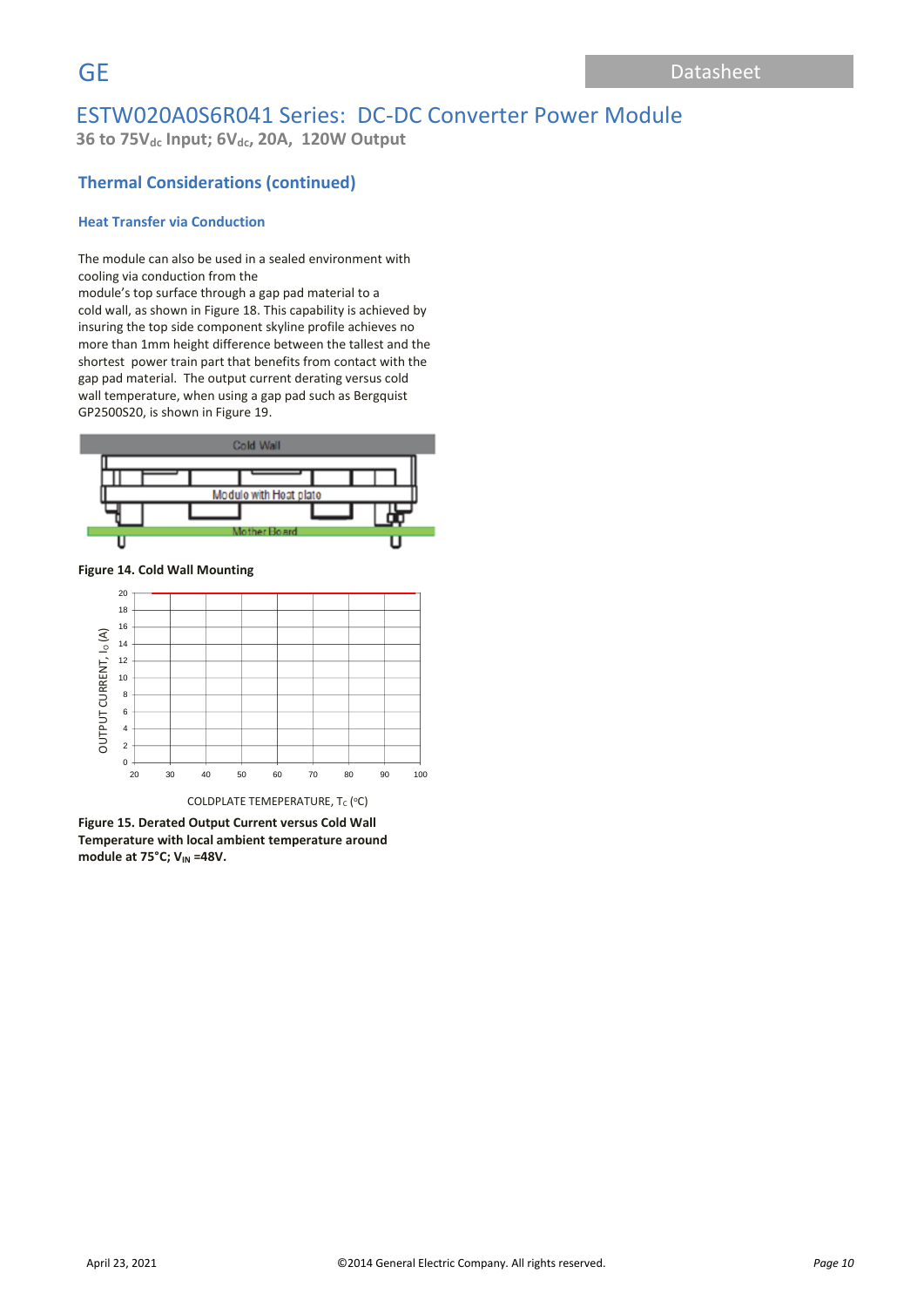**36 to 75Vdc Input; 6Vdc, 20A, 120W Output**

# **Through-Hole Soldering Information**

#### **Lead-Free Soldering**

The ESTW020A0S6R041 xx RoHS-compliant through-hole products use SAC (Sn/Ag/Cu) Pb-free solder and RoHScompliant components. They are designed to be processed through single or dual wave soldering machines. The pins have a RoHS-compliant finish that is compatible with both Pb and Pb-free wave soldering processes. A maximum preheat rate of  $3^{\circ}$ C/s is suggested. The wave preheat process should be such that the temperature of the power module board is kept below 210°C. For Pb solder, the recommended pot temperature is 260 $\degree$ C, while the Pb-free solder pot is 270 $\degree$ C max.

#### **Paste-in-Hole Soldering**

The ESTW020A0S6R041 xx module is compatible with reflow paste-in-hole soldering processes shown in Figures 25-27. Since the ESTW020A0S6R041 xxZ module is not packaged per J-STD-033 Rev.A, the module must be baked prior to the paste-in-hole reflow process. Please contact your GE Sales Representative for further information.

#### **Surface Mount Information**

**MSL Rating** Not Applicable.

#### **Storage and Handling**

The recommended storage environment and handling procedures for moisture-sensitive surface mount packages is detailed in J-STD-033 Rev. A (Handling,

Packing, Shipping and Use of Moisture/Reflow Sensitive Surface Mount Devices). Moisture barrier bags (MBB) with desiccant are provided for the ESTW020A0S6R041xx-SZ modules. These sealed packages should not be broken until time of use. Once the original package is broken, the floor life of the product at conditions of  $\leq$  30°C and 60% relative humidity varies according to the MSL rating (see J-STD-033A). The shelf life for dry packed SMT packages is a minimum of 12 months from the bag seal date, when stored at the following conditions: < 40° C, < 90% relative humidity.

#### **Pick and Place**

The ESTW020A0S6R041 modules use an open frame construction and are designed for a fully automated assembly process. The modules are fitted with a label designed to provide a large surface area for pick and place operations. The label meets all the requirements for surface mount processing, as well as safety standards, and is able to withstand reflow temperatures of up to 300°C. The label also carries product information such as product code, serial number and the location of manufacture.



#### **Figure 16. Pick and Place Location.**

#### **Nozzle Recommendations**

The module weight has been kept to a minimum by using open frame construction. Even so, these modules have a relatively large mass when compared to conventional SMT components. Variables such as nozzle size, tip style, vacuum pressure and placement speed should be considered to optimize this process. The minimum recommended nozzle diameter for reliable operation is 6mm. The maximum nozzle outer diameter, which will safely fit within the allowable component spacing, is 9 mm.

Oblong or oval nozzles up to 11 x 9 mm may also be used within the space available.

#### **Tin Lead Soldering**

The ESTW020A0S6R041 power modules are lead free modules and can be soldered either in a lead-free solder process or in a conventional Tin/Lead (Sn/Pb) process. It is recommended that the customer review data sheets in order to customize the solder reflow profile for each application board assembly. The following instructions must be observed when soldering these units. Failure to observe these instructions may result in the failure of or cause damage to the modules, and can adversely affect long-term reliability.

In a conventional Tin/Lead (Sn/Pb) solder process peak reflow temperatures are limited to less than 235°C. Typically, the eutectic solder melts at 183°C, wets the land, and subsequently wicks the device connection. Sufficient

time must be allowed to fuse the plating on the connection to ensure a reliablesolder joint. There are several types of SMT reflow technologies currently used in the industry. These surface mount power modules can be reliably soldered using natural forced convection, IR (radiant infrared), or a combination of convection/IR. For reliable soldering the solder reflow profile should be established by accurately measuring the modules CP connector temperatures. **Lead Free Soldering**

The –Z version of the ESTW020A0S6R041 modules are leadfree (Pb-free) and RoHS compliant and are both

forward and backward compatible in a Pb-free and a SnPb soldering process. Failure to observe the instructions below may result in the failure of or cause damage to the modules and can adversely affect long-term reliability.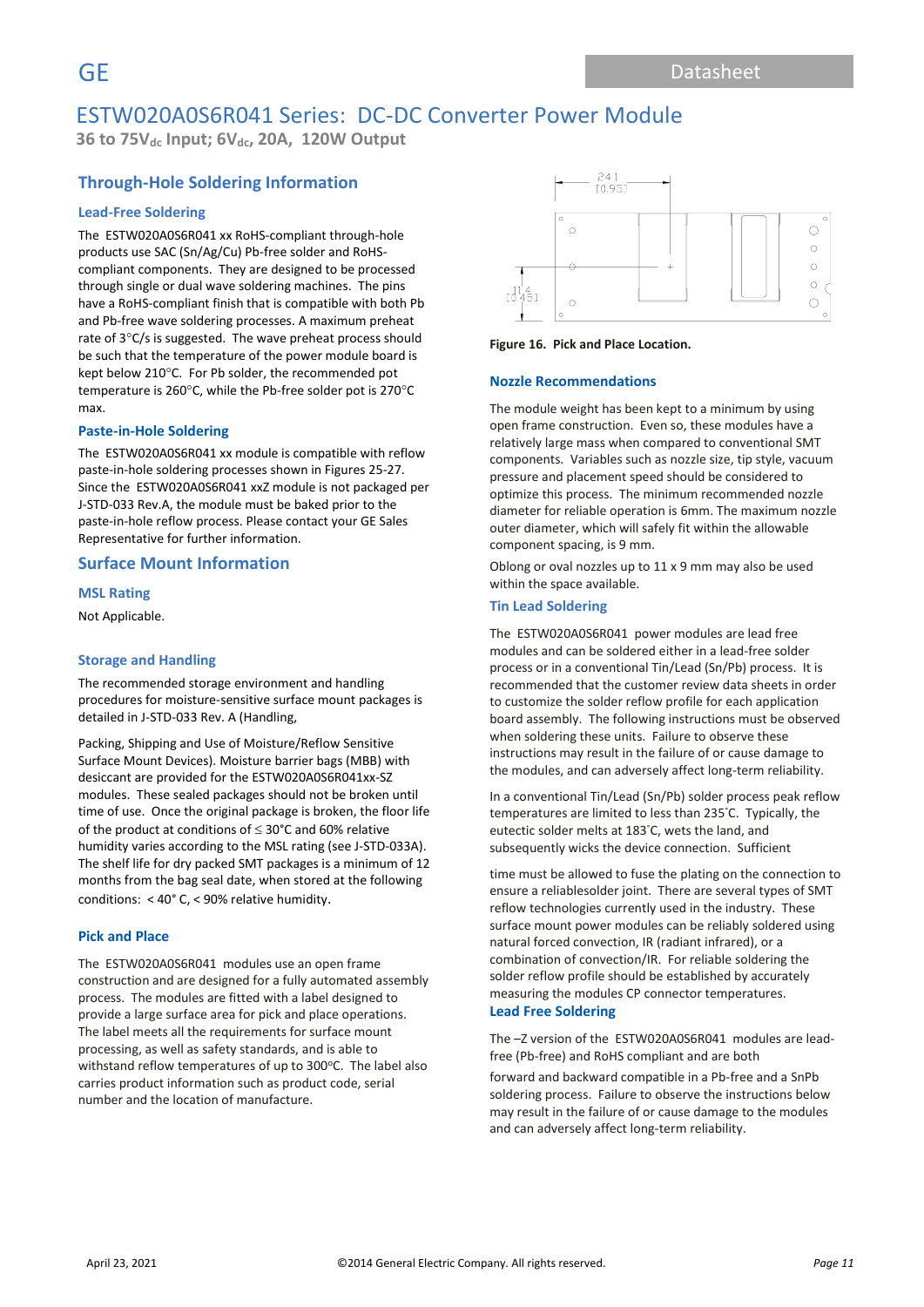**36 to 75Vdc Input; 6Vdc, 20A, 120W Output**



**Figure 17. Reflow Profile for Tin/Lead (Sn/Pb) process.**



**(Sn/Pb) process**

#### **Pb-free Reflow Profile**

Power Systems will comply with J-STD-015 Rev. D (Moisture/Reflow Sensitivity Classification for Nonhermetic Solid State Surface Mount Devices) for both Pb-free solder profiles and MSL classification procedures. This standard

provides a recommended forced-air-convection reflow profile based on the volume and thickness of the package (table 4-2). The suggested Pb-free solder paste is Sn/Ag/Cu (SAC). The recommended linear reflow profile using Sn/Ag/Cu solder is shown in Figure 23.



#### **Figure 19. Recommended linear reflow profile using Sn/Ag/Cu solder.**

#### **Post Solder Cleaning and Drying Considerations**

Post solder cleaning is usually the final circuit-board assembly process prior to electrical board testing. The result of inadequate cleaning and drying can affect both the reliability of a power module and the testability of the finished circuit-board assembly. For guidance on appropriate soldering, cleaning and drying procedures, refer to GE *Board Mounted Power Modules: Soldering and Cleaning* Application Note (AN04-001).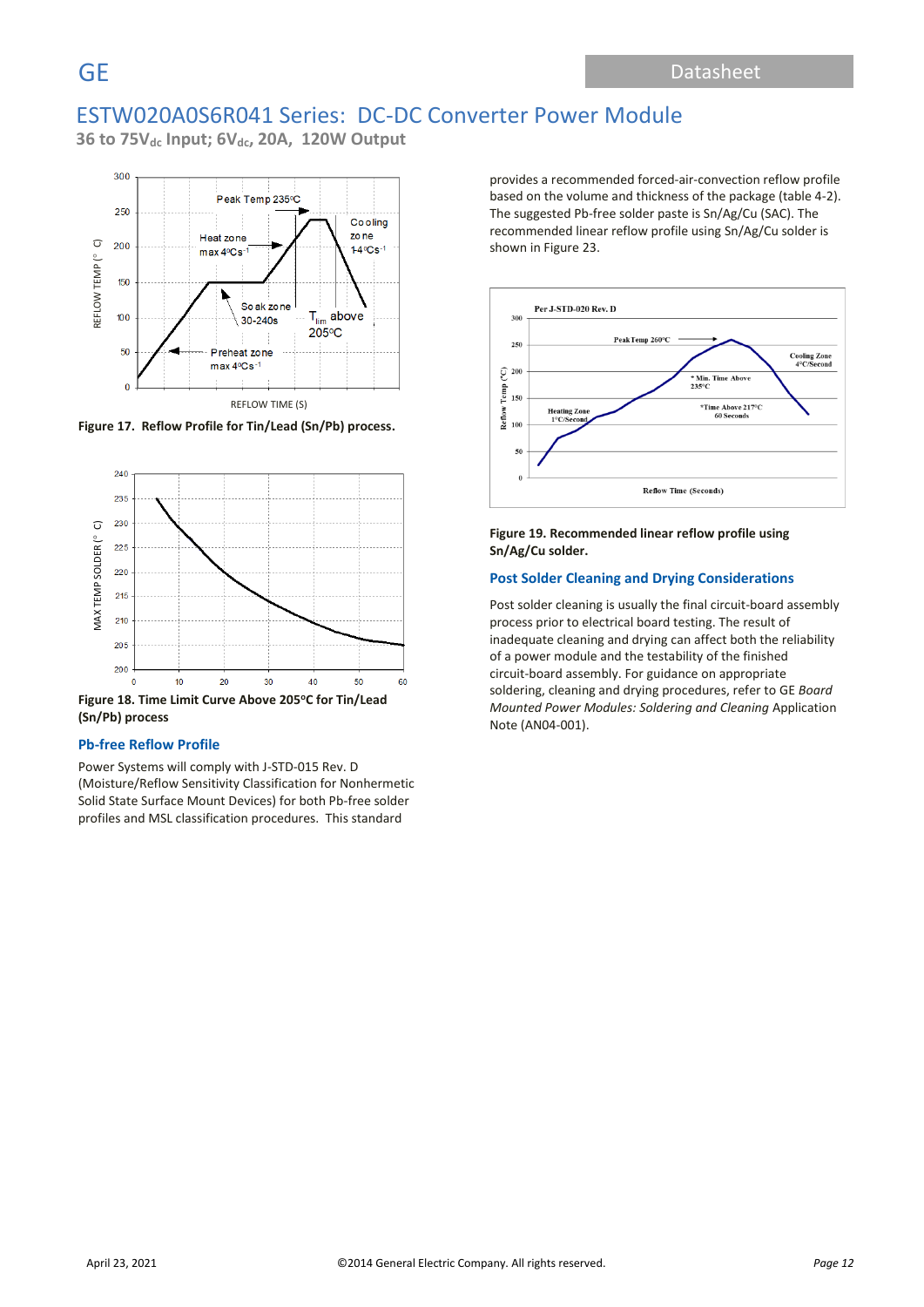**36 to 75Vdc Input; 6Vdc, 20A, 120W Output**

### **EMC Considerations**

The circuit and plots in Figure 20 shows a suggested configuration to meet the conducted emission limits of EN55032 Class B.

| $VIN +$      |  |   |              |  |  |  | . <b>.</b> |  |  |          |                                                                                                                                                                                                                                      |  |  |  |  |  |  |  |  |  | VOUT+          |  |
|--------------|--|---|--------------|--|--|--|------------|--|--|----------|--------------------------------------------------------------------------------------------------------------------------------------------------------------------------------------------------------------------------------------|--|--|--|--|--|--|--|--|--|----------------|--|
|              |  |   |              |  |  |  |            |  |  |          |                                                                                                                                                                                                                                      |  |  |  |  |  |  |  |  |  |                |  |
|              |  |   |              |  |  |  |            |  |  |          |                                                                                                                                                                                                                                      |  |  |  |  |  |  |  |  |  |                |  |
|              |  |   |              |  |  |  |            |  |  |          |                                                                                                                                                                                                                                      |  |  |  |  |  |  |  |  |  |                |  |
|              |  |   | .            |  |  |  | .          |  |  | $\cdots$ | <u>In 1999</u> , a consequent of the contract of the consequent of the contract of the contract of the contract of the contract of the contract of the contract of the contract of the contract of the contract of the contract of t |  |  |  |  |  |  |  |  |  |                |  |
| .            |  | . |              |  |  |  | .          |  |  |          |                                                                                                                                                                                                                                      |  |  |  |  |  |  |  |  |  | .              |  |
|              |  |   |              |  |  |  |            |  |  |          | . . <u>. .</u>                                                                                                                                                                                                                       |  |  |  |  |  |  |  |  |  |                |  |
|              |  |   |              |  |  |  |            |  |  |          |                                                                                                                                                                                                                                      |  |  |  |  |  |  |  |  |  |                |  |
|              |  |   |              |  |  |  |            |  |  |          |                                                                                                                                                                                                                                      |  |  |  |  |  |  |  |  |  |                |  |
|              |  |   |              |  |  |  |            |  |  |          |                                                                                                                                                                                                                                      |  |  |  |  |  |  |  |  |  |                |  |
| VIN <b>W</b> |  |   | <del>.</del> |  |  |  |            |  |  |          |                                                                                                                                                                                                                                      |  |  |  |  |  |  |  |  |  | VOUT-          |  |
|              |  |   |              |  |  |  |            |  |  |          |                                                                                                                                                                                                                                      |  |  |  |  |  |  |  |  |  |                |  |
|              |  |   | .            |  |  |  |            |  |  |          |                                                                                                                                                                                                                                      |  |  |  |  |  |  |  |  |  | . <del>.</del> |  |
| .            |  |   |              |  |  |  |            |  |  |          |                                                                                                                                                                                                                                      |  |  |  |  |  |  |  |  |  | .              |  |

#### **Figure 20. EMC Considerations**

For further information on designing for EMC compliance, please refer to the FLT012A0 data sheet (DS05-028).

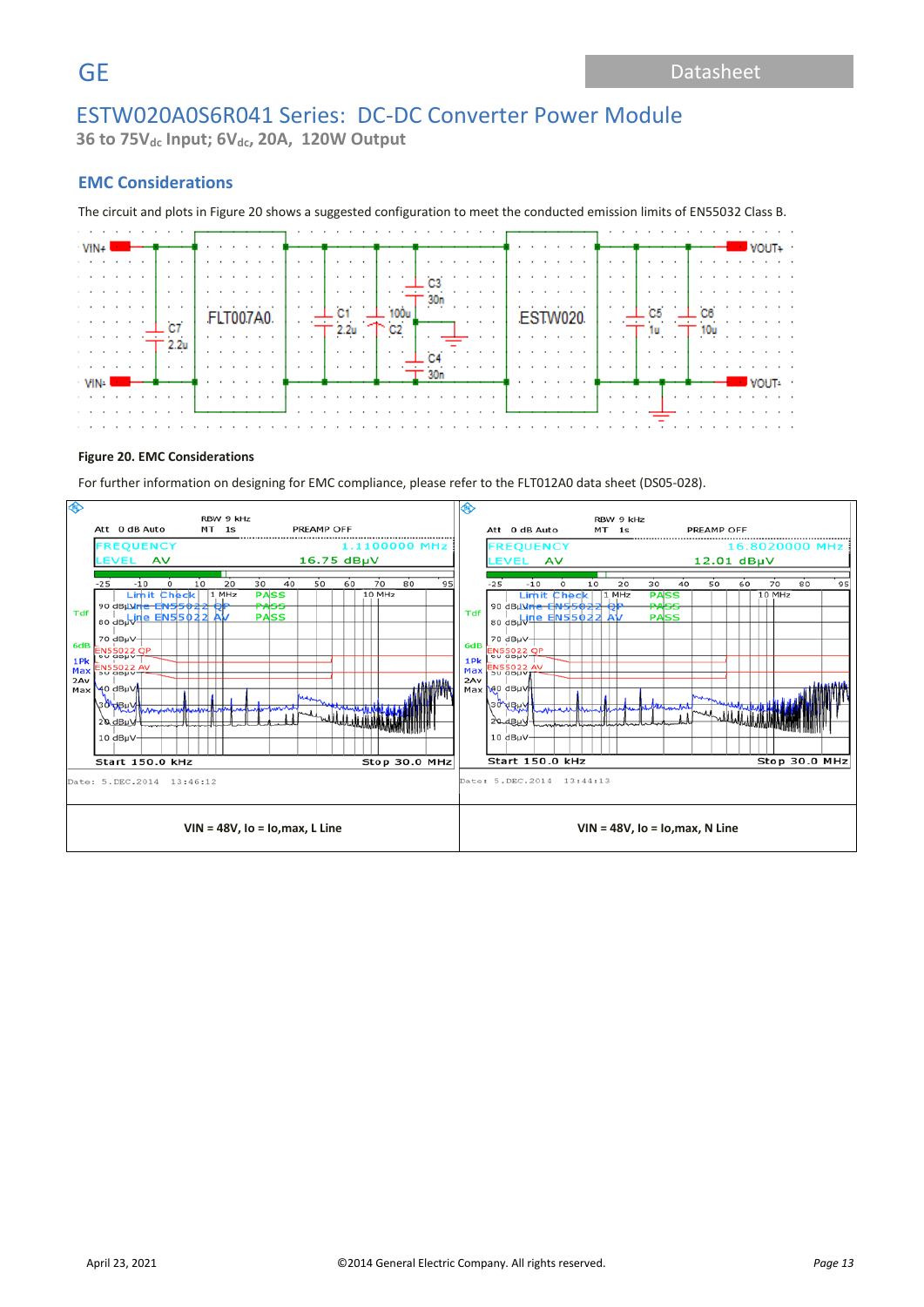**36 to 75Vdc Input; 6Vdc, 20A, 120W Output**

# **Mechanical Outline for Through-Hole Module with Heat Plate (-H Option)**

### Dimensions are in millimeters and [inches].

Tolerances: x.x mm  $\pm$  0.5 mm [x.xx in.  $\pm$  0.02 in.] (Unless otherwise indicated) x.xx mm  $\pm$  0.25 mm [x.xxx in  $\pm$  0.010 in.]



**Bottom**

 $\frac{1}{15.24}$  $[.600]$ 

Ï



**View\***

**\*\*Side View**



**\*\*Side label contains product designation and date code.**

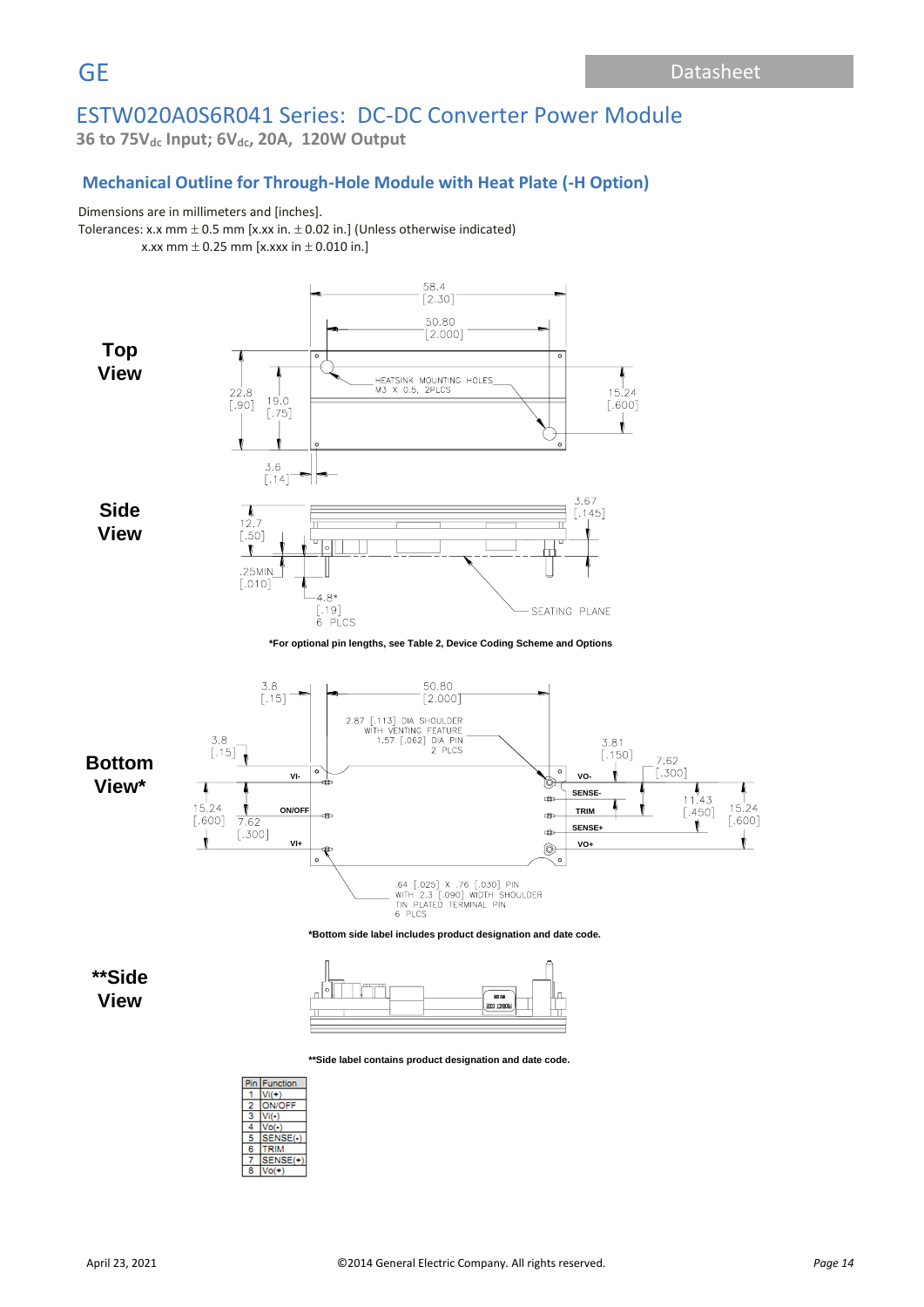**36 to 75Vdc Input; 6Vdc, 20A, 120W Output**

## **Recommended Pad Layout**

### Dimensions are in millimeters and [inches].

Tolerances: x.x mm  $\pm$  0.5 mm [x.xx in.  $\pm$  0.02 in.] (Unless otherwise indicated) x.xx mm  $\pm$  0.25 mm [x.xxx in  $\pm$  0.010 in.]

| Pin            | Function    |
|----------------|-------------|
| 1              | $Vi(+)$     |
| $\overline{2}$ | ON/OFF      |
| 3              | $Vi(-)$     |
| 4              | $Vo(-)$     |
| 5              | SENSE(-)    |
| 6              | <b>TRIM</b> |
|                | $SENSE(+)$  |
| 8              | $Vol(+)$    |

NOTES:

FOR 0.030" X 0.025" RECTANGULAR PIN, USE 0.063" PLATED THROUGH

HOLE DIAMETER



#### FOR 0.062 DIA" PIN, USE 0.087" PLATED THROUGH HOLE DIAMETER

# **TH Recommended Pad Layout (Component Side View)** TH Recommend Pad Layout (Component Side View)